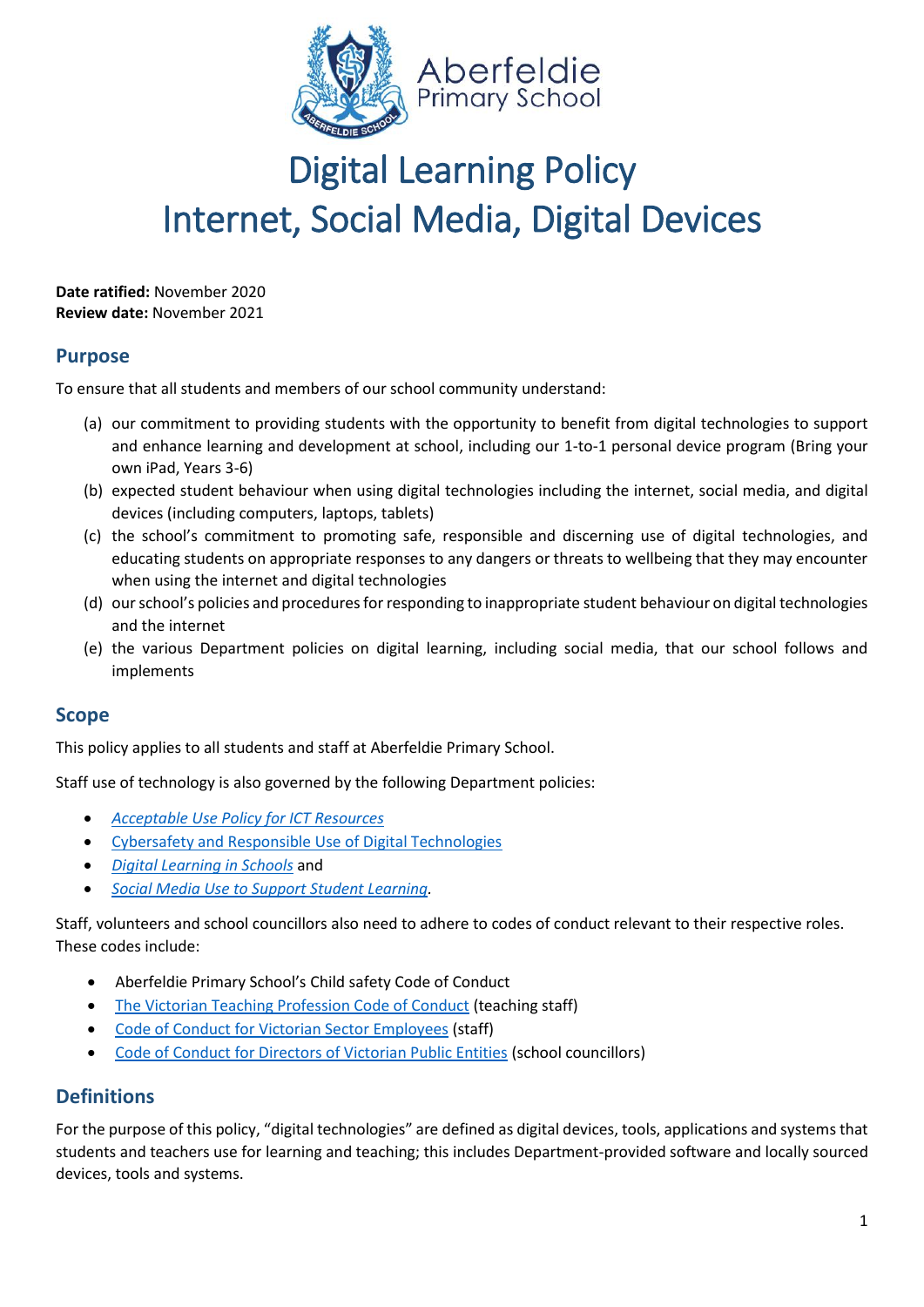# **Policy**

## **Vision for digital learning at our school**

The use of digital technologies is a mandated component of the Victorian Curriculum F-10.

Aberfeldie Primary School understands that safe and appropriate use of digital technologies, including the internet, apps, computers and tablets, can provide students with rich opportunities to support learning and development in a range of ways.

Through increased access to digital technologies, students can benefit from learning that is interactive, collaborative, personalised, engaging and transformative. Digital technologies enable our students to interact with and create high quality content, resources and tools. It also enables personalised learning tailored to students' particular needs and interests and transforms assessment, reporting and feedback, driving new forms of collaboration and communication.

Aberfeldie Primary School believes that the use of digital technologies at school allows the development of valuable skills and knowledge and prepares students to thrive in our globalised and inter-connected world. Our school's vision is to empower students to use digital technologies safely and appropriately to reach their personal best and fully equip them to contribute positively to society as happy, healthy young adults.

## **Personal Devices at Aberfeldie Primary School**

Classes at Aberfeldie Primary School are delivered with the use of iPads. Students bring a charged device to school each day to be used during class time for different learning activities (Years  $3 - 6$ ).

Our school operates a Bring Your Own Device (BYOD) program, which means students bring their own purchased iPad with them to school each day.

Students are required to have their own device that:

- is brought to school in a protective case
- has at least 32 GB of storage
- is a  $7<sup>th</sup>$  generation iPad
- is accessed by a password known by the student and parents only.

Please note that our school does not have insurance to cover accidental damage to students' devices, and parents/carers are encouraged to consider obtaining their own insurance for their child's device.

Aberfeldie Primary School has in place arrangements to support families who may be experiencing long or short-term hardship to access devices for schoolwork.

Students, parents and carers who would like more information or assistance regarding our BYOD program are encouraged to contact their child's classroom teacher in the first instance and refer to the following documents.

- Aberfeldie Primary School Bring Your Own iPad Program Parent Information Booklet.
- Acceptable Use Agreement for students and parents for iPads
- Mobile Phone Policy

## **Safe and appropriate use of digital technologies**

Digital technologies, if not used appropriately, may present risks to users' safety or wellbeing. At Aberfeldie Primary School, we are committed to educating all students to use digital technologies in ways that respect the dignity of ourselves and others and promote full flourishing for all, equipping students with the skills and knowledge to navigate the digital world.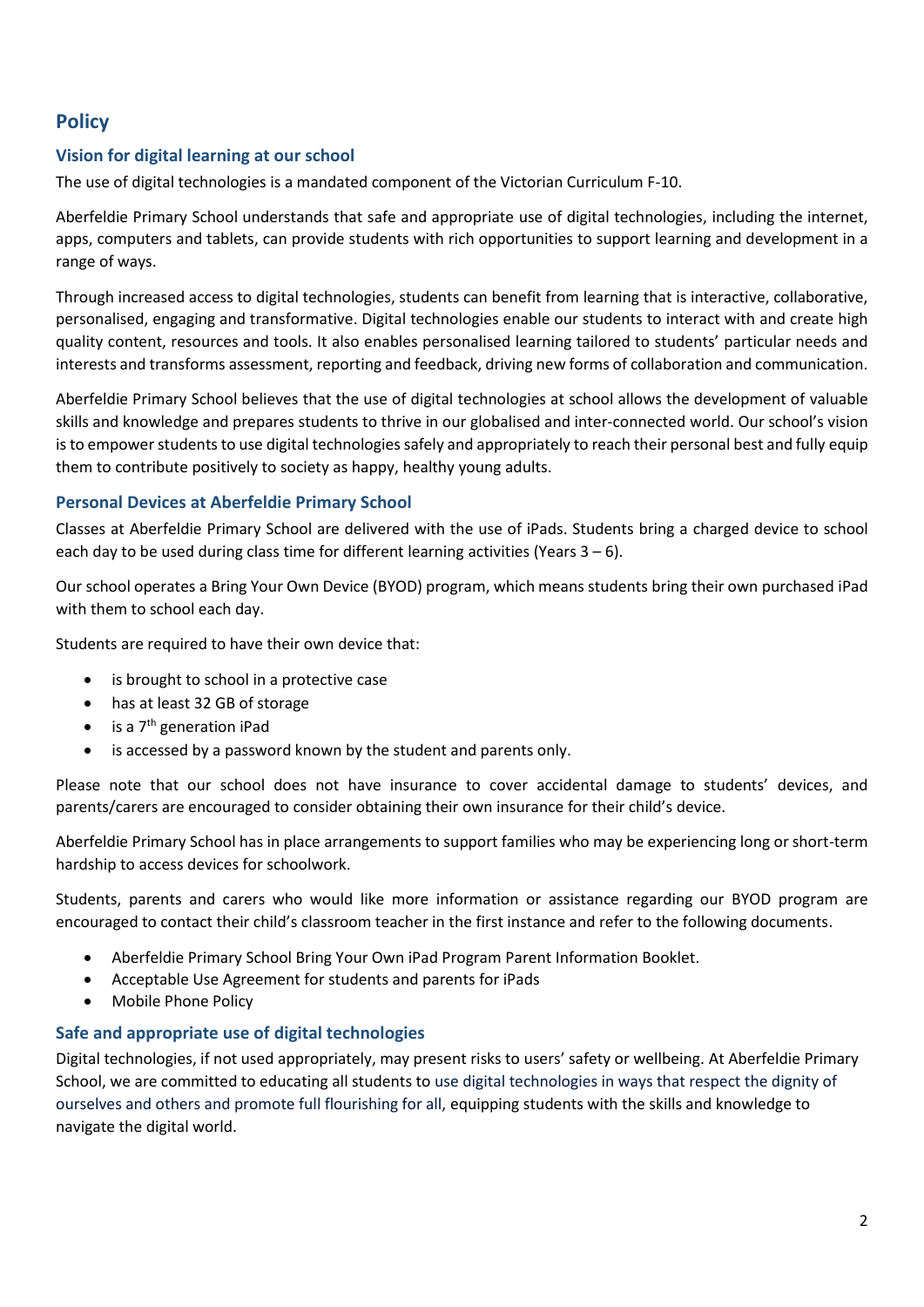At Aberfeldie Primary School, we:

- use online sites and digital tools that support students' learning, and focus our use of digital technologies on being learning-centred
- use digital technologies in the classroom for specific purpose with targeted educational or developmental aims
- supervise and support students using digital technologies for their schoolwork
- effectively and responsively address any issues or incidents that have the potential to impact on the wellbeing of our students
- have programs in place to educate our students to be safe, responsible and discerning users of digital technologies, including but not limited to eSmart resources for students and teachers, Bully Stoppers, Bullying No Way.
- educate our students about digital issues such as privacy, intellectual property and copyright, and the importance of maintaining their own privacy and security online
- actively educate and remind students of our *Student Engagement* policy that outlines our School's values and expected student behaviour, including online behaviours
- have an Acceptable Use Agreement outlining the expectations of students when using digital technologies for their schoolwork
- use clear protocols and procedures to protect students working in online spaces, which includes reviewing the safety and appropriateness of online tools and communities and removing offensive content at the earliest opportunity
- educate our students on appropriate responses to any dangers or threats to wellbeing that they may encounter when using the internet and other digital technologies
- provide a filtered internet service at school to block access to inappropriate content
- refer suspected illegal online acts to the relevant law enforcement authority for investigation
- support parents and carers to understand the safe and responsible use of digital technologies and the strategies that can be implemented at home through regular updates in our newsletter, information sheets, website/school portal and information sessions.

Distribution of school owned devices to students and personal student use of digital technologies at school will only be permitted where students and their parents/carers have completed a signed Acceptable Use Agreement.

It is the responsibility of all students to protect their own password and not divulge it to another person. If a student or staff member knows or suspects an account has been used by another person, the account holder must notify their class teacher or leadership of the school, immediately.

All messages created, sent or retrieved on the school's network are the property of the school. The school reserves the right to access and monitor all messages and files on the computer system, as necessary and appropriate. Communications including text and images may be required to be disclosed to law enforcement and other third parties without the consent of the sender.

#### **Social media use**

Our school follows the Department's policy on [Social Media Use to Support Learning](https://www2.education.vic.gov.au/pal/social-media/policy) to ensure social media is used safely and appropriately in student learning and to ensure appropriate parent notification occurs or, where required, consent is sought. Where the student activity is visible to the public, it requires consent.

In accordance with the Department's policy on social media, staff will not 'friend' or 'follow' a student on a personal social media account, or accept a 'friend' request from a student using a personal social media account unless it is objectively appropriate, for example where the student is also a family member of the staff.

If a staff member of our school becomes aware that a student at the school is 'following' them on a personal social media account, Department policy requires the staff member to ask the student to 'unfollow' them, and to notify the school and/or parent or carer if the student does not do so.